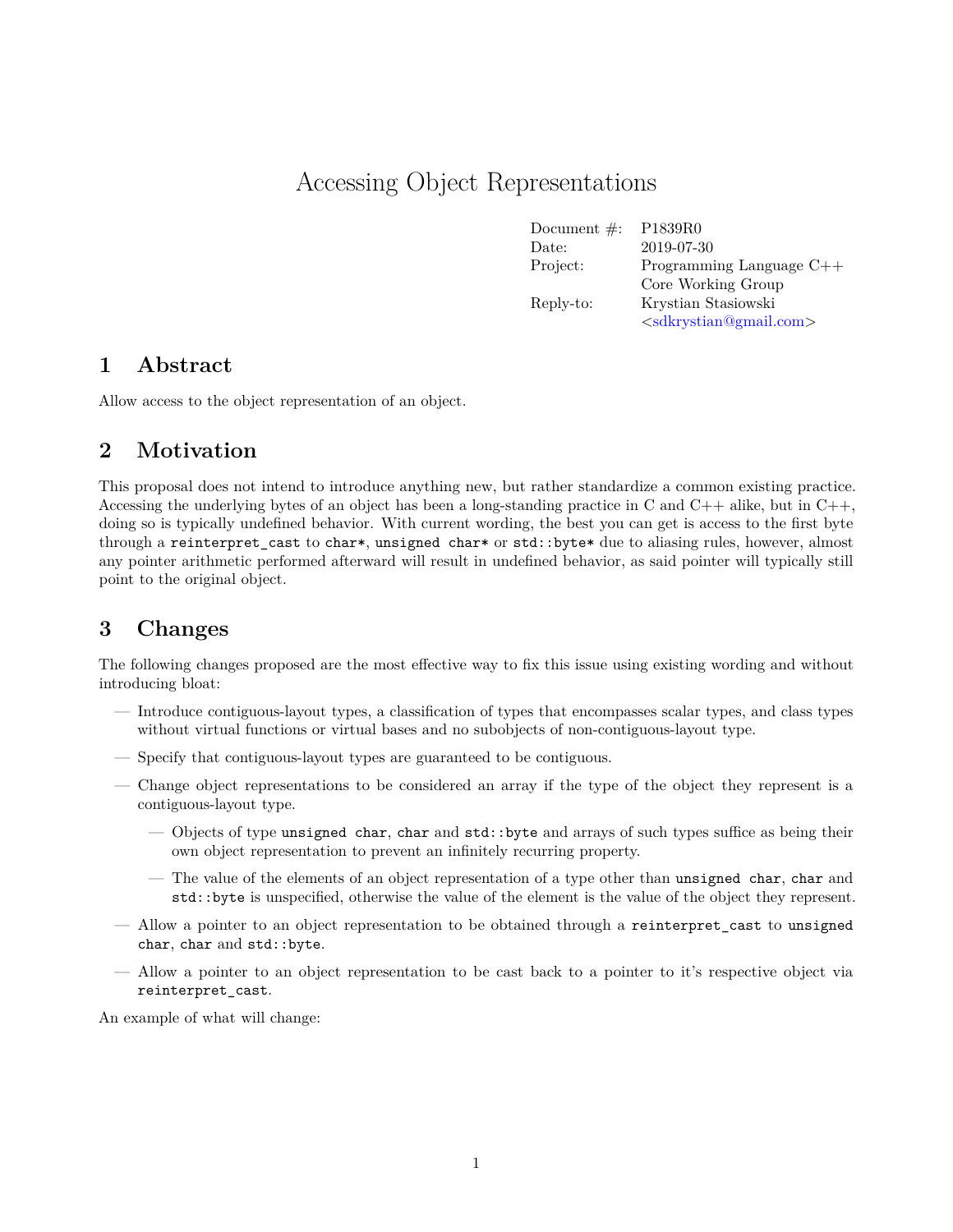| <b>Before</b>                                           | After                                        |
|---------------------------------------------------------|----------------------------------------------|
| using $T =$ unsigned char*;                             | using $T =$ unsigned char*;                  |
| int $a = 0$ ;                                           | int $a = 0$ ;                                |
| T $b =$ reinterpret_cast <t>(<math>\&amp;a</math>);</t> | $T b =$ reinterpret_cast <t>(&amp;a);</t>    |
| // Pointer value unchanged, still                       | // Pointer now points to the first unsigned  |
| $\frac{1}{2}$ points to the int object                  | // char element of the object representation |
| $T c = ++b$ ;                                           | $T c = ++b$ ;                                |
| // UB, expression type differs                          | // This is now a pointer to the second       |
| // from element type                                    | // element of the object representation      |

An example for arrays:

| <b>Before</b>                                          | After                                                   |
|--------------------------------------------------------|---------------------------------------------------------|
|                                                        |                                                         |
| using $T =$ unsigned char*;                            | using $T =$ unsigned char*;                             |
| int $a[5]$ { };                                        | int $a[5]$ { };                                         |
| T b = reinterpret_cast <t><math>(ka)</math>;</t>       | T $b =$ reinterpret_cast <t>(<math>\&amp;a</math>);</t> |
| // Pointer value unchanged, still                      | // Pointer now points to the first                      |
| // points to the array object                          | // unsigned char element of the                         |
| for (int $i = 0$ ; $i <$ size of (int) $* 5$ ; $++i$ ) | // object representation of the array                   |
| $b[i] = 0$ ; // UB, expression type differs            | for (int $i = 0$ ; $i <$ size of (int) $* 5$ ; $++i$ )  |
| // from element type                                   | $b[i] = 0$ ; // <i>OK</i>                               |

#### **4 Design Choices**

A major limitation for this proposal is that only objects of trivially-copyable or standard-layout types are guaranteed to occupy contiguous storage. This presents the challenge of not being able to define an object representation as an array for many types. This limitation is demonstrated by this example:

```
struct S
{
  S(const S\& value) : a(value.a) { }
  int a;
private:
  int b;
};
```
This type is not guaranteed to occupy contiguous storage, although in practice it always will. As such, this proposal intends to define a new category for types, contiguous-layout types, which are effectively trivially-copyable types without the requirement for trivial special member functions, as in a reasonable implementation, special member functions would not impact the layout of the class.

With the definition of objects guaranteed to be contiguous less restrictive, the object representation of an object may be defined to be a sequence, that is treated as an array if the type of the object the object representation is associated with is a contiguous-layout type, allowing for pointer arithmetic to be performed on pointers that point to elements of an object representation.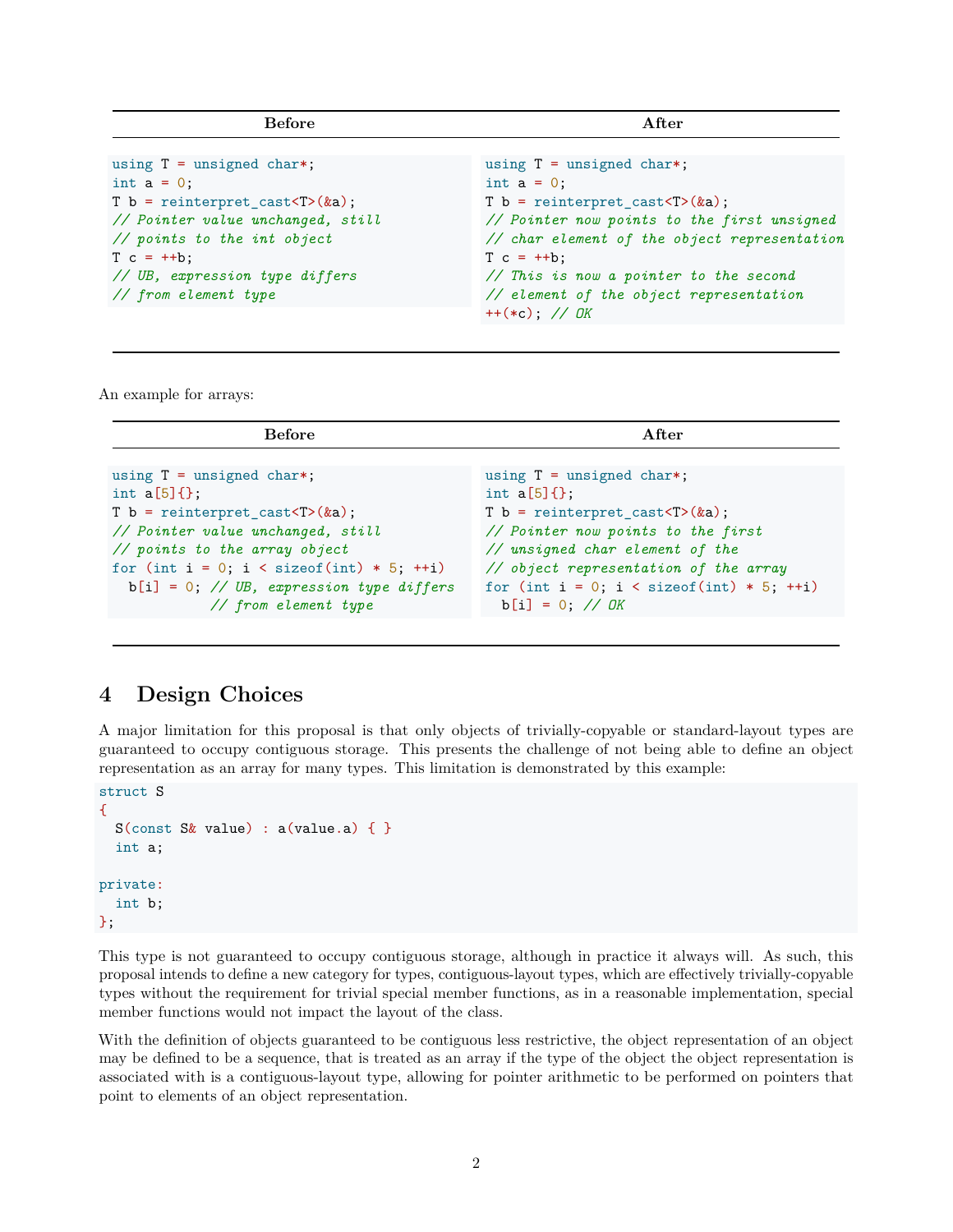### **5 Wording**

Changes to [intro.memory] p3 sentence 1

<sup>3</sup> A *memory location* is either an object of scalar type and any overlapping elements of an object representation,or a maximal sequence of adjacent bit-fields all having nonzero width and any overlapping elements of an object representation.

Insert a new paragraph below [intro.object] p1

<sup>2</sup> The *object representation* of an object a of type cv T is a sequence of N cv unsigned char objects, that occupy the same storage as  $a$ , where N is equal to  $sizeof(T)$ . The sequence is considered to be an array if T is of contiguous-layout type. The object representation of an object of type unsigned char, char, std::byte, or an array of such types (ignoring cv-qualification), is itself. Unless an object representation is of an object of type unsigned char, char or std::byte (ignoring cv-qualification), the value of the elements of the object representation is unspecified. The object representation of an object of nonzero size nested within an object o is guaranteed to appear in the object representation of o.

Changes to [intro.object] p8

<sup>8</sup> [. . . ] Unless it is a bit-field, an object with nonzero size shall occupy one or more bytes of storage, including every byte that is occupied in full or in part by any of its subobjects. An object of trivially copyable or standard-layoutcontiguous-layout type shall occupy contiguous bytes of storage.

Insert a new paragraph below [basic.life] p2

<sup>3</sup> The lifetime of the elements of the object representation of an object begins when the lifetime of the object begins and ends when the lifetime of the object ends.

Remove [basic.types] p4 sentence 1

<sup>4</sup> The *object representation* of an object of type **T** is the sequence of N unsigned char objects taken up by the object of type T, where N equals sizeof(T).

Append a sentence to [basic.types] p9

<sup>9</sup> [. . . ] Scalar types, standard-layout class types, arrays of such types and cv-qualified versions of these types are collectively called *standard-layout types*. Scalar types, contiguous-layout class types, arrays of such types and cv-qualified versions of these types are collectively called *contiguous-layout types*.

Remove [expr.reinterpret.cast] p7

<sup>7</sup> An object pointer can be explicitly converted to an object pointer of a different type. When a prvalue v of object pointer type is converted to the object pointer type "pointer to cv  $T$ ", the result is static cast<cv T\*>(static\_cast<cv void\*>(v)).

Insert a new paragraph below [expr.reinterpret.cast] p6

- <sup>7</sup> A prvalue v of object pointer type "pointer to cv1 T1" pointing to an object a can be explicitly converted to an object pointer of a different type "pointer to cv2 T2", where cv2 is the same cv-qualification as, or greater cv-qualification than cv1, the result of which is defined as follows:
- $(7.1)$  If T1 is a contiguous-layout type and T2 is unsigned char, char or std::byte, the result is a pointer to the first element of the object representation of a.
- $(7.2)$  Otherwise, if a points to the object representation of an object b of type T2 (ignoring cv-qualification), or the first element thereof, the result is a pointer to b.
- (7.3) Otherwise, the result is static cast<cv2 T2\*>(static cast<cv2 void\*>(v)).

Insert a new paragraph below [class.prop] p7

<sup>8</sup> A class is a *contiguous-layout class* if it has no virtual functions, no virtual base classes, no non-static data members of non-contiguous-layout class type, and no base classes of non-contiguous-layout class type.